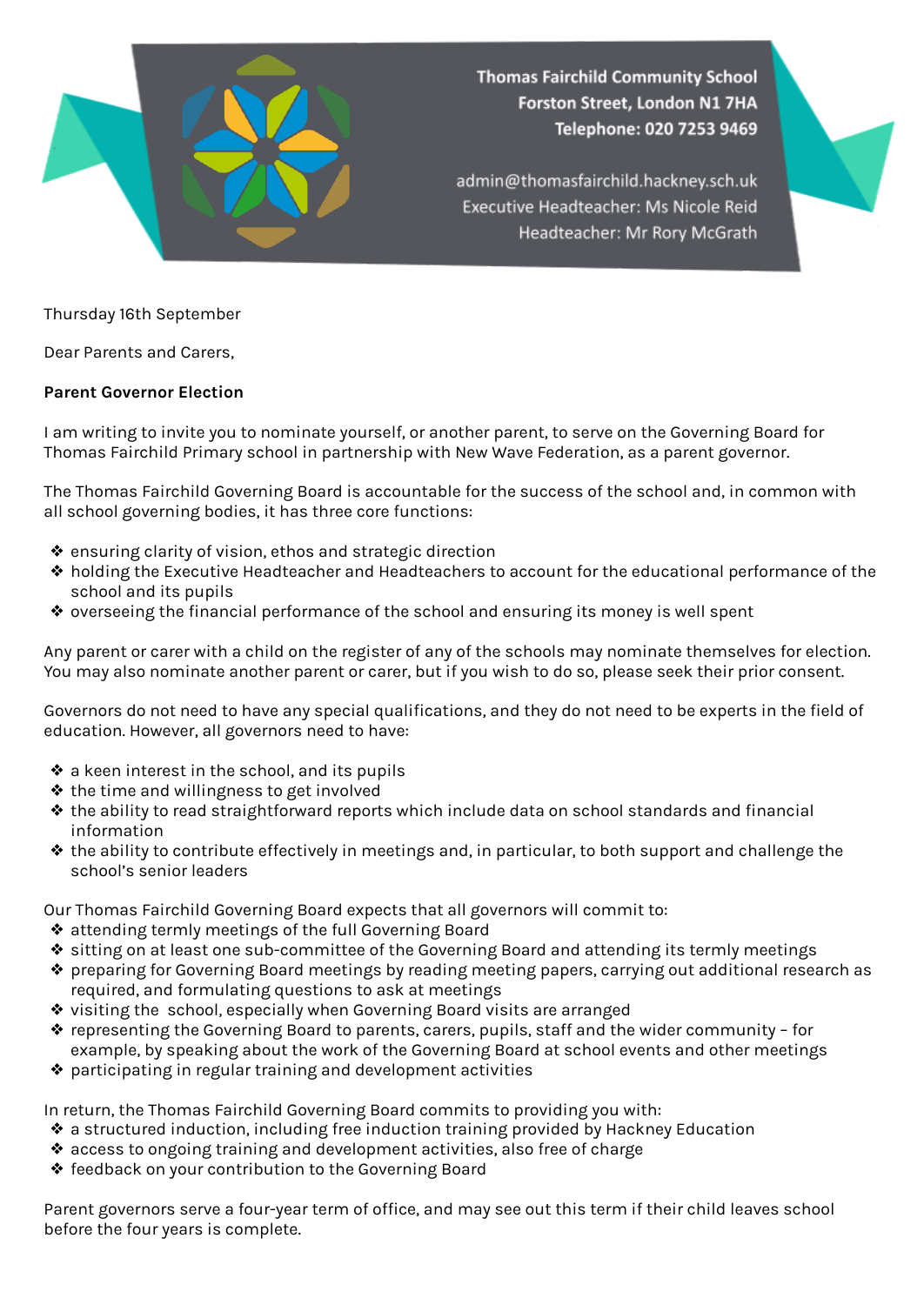If you would like to nominate yourself, or someone else, to be a parent governor then please complete the attached nomination form and return it to the school no later than **9.00am on Friday 24th September 2021**. In addition, all nominees are invited to submit a personal statement of no more than 300 words outlining the experience, skills and commitment they would bring to the Thomas Fairchild Governing Board.

There are two vacancies on the Thomas Fairchild Governing Board. If there are more nominations than vacancies, the school will arrange an election by secret ballot. The names and personal statements of all candidates will be issued to parents together with details of the voting procedure to all the schools community.

There are some circumstances that make people ineligible to be a school governor. These are shown on the reverse of the nomination form.

If you would like to find out more about being a parent governor from the perspective of an existing parent governor, please get in touch with **Mrs Nicole Reid, Executive Headteacher,** who will be happy to pass on your contact details.

A final reminder: all nomination forms and personal statements must be returned by no later than **9.00am on Friday 24 th September 2021** otherwise they will not be valid.

Yours sincerely,

Lynn Myring Returning Officer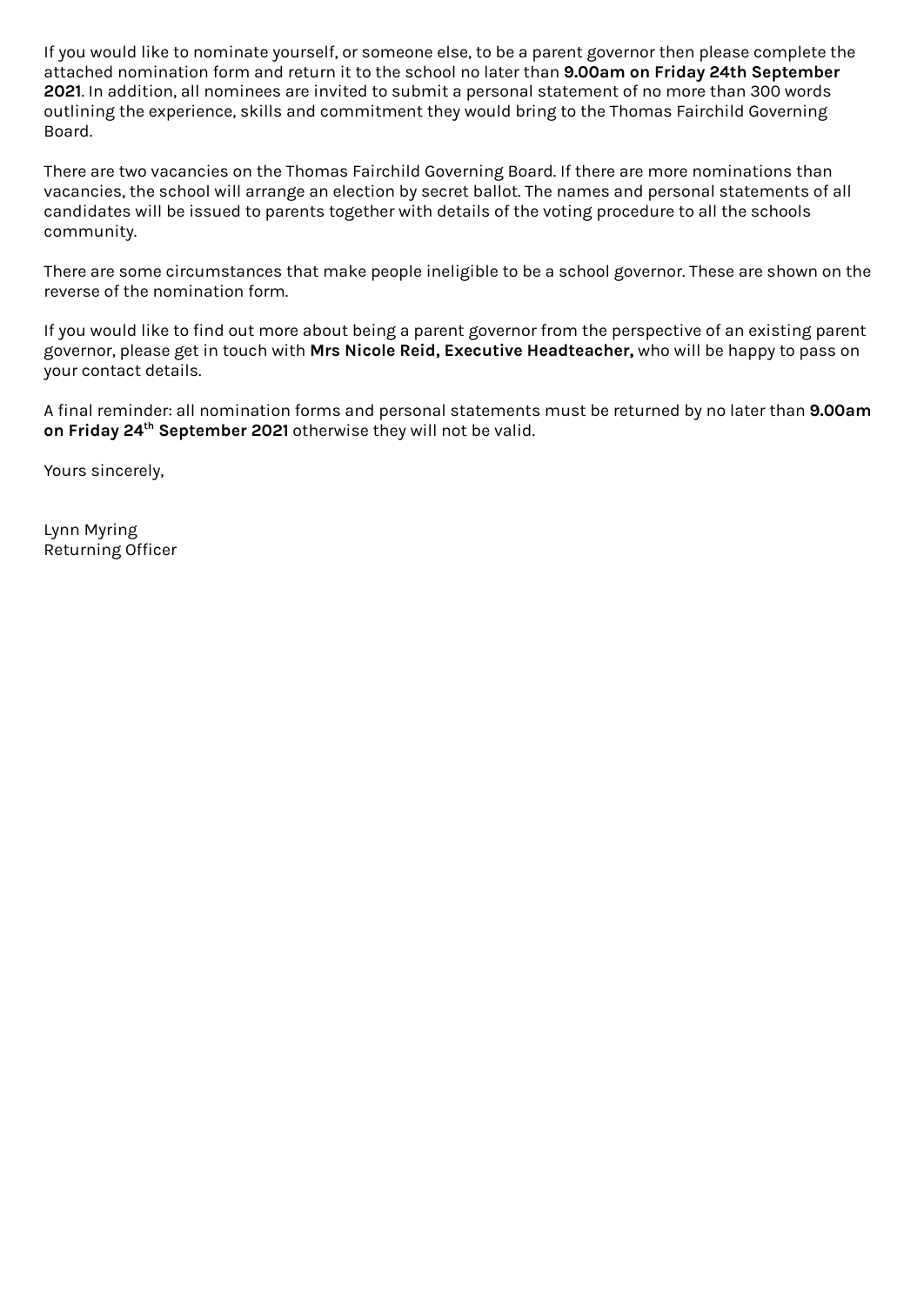## **PARENT GOVERNOR – NOMINATION FORM**

Before completing this nomination form, you should take account of the disqualifications that prevent people from being a parent governor and which are stated below. The Returning Officer will be able to provide you with further information about these disqualifications if required.

Completed nomination forms must be submitted to the school reception by 9.00am on Friday 24<sup>th</sup> September 2021 otherwise they will not be valid.

## **a) Please complete this section if you wish to nominate yourself**

I wish to nominate myself as a parent governor.

| I understand the commitment expected of governors, as explained in the letter from the Returning Officer.                        |
|----------------------------------------------------------------------------------------------------------------------------------|
| I have read the notes on disqualification and confirm I am eligible to stand. $\Box$                                             |
| I attach a statement in support of my nomination. $\Box$                                                                         |
|                                                                                                                                  |
| b) Please complete this section if you wish to nominate someone else.                                                            |
| To be completed by the person making a nomination:                                                                               |
|                                                                                                                                  |
|                                                                                                                                  |
|                                                                                                                                  |
|                                                                                                                                  |
| I wish to nominate the person named below as a parent governor. They are willing to stand for election and<br>have signed below. |
|                                                                                                                                  |
|                                                                                                                                  |
|                                                                                                                                  |
| To be completed by the nominee:                                                                                                  |
| I agree to stand for election as a parent governor. $\Box$                                                                       |
| I understand the commitment expected of governors, as explained in the letter from the Returning Officer.                        |
| I have read the notes on disqualification and confirm I am eligible to stand. $\Box$                                             |
| I attach a statement in support of my nomination. $\Box$                                                                         |
|                                                                                                                                  |